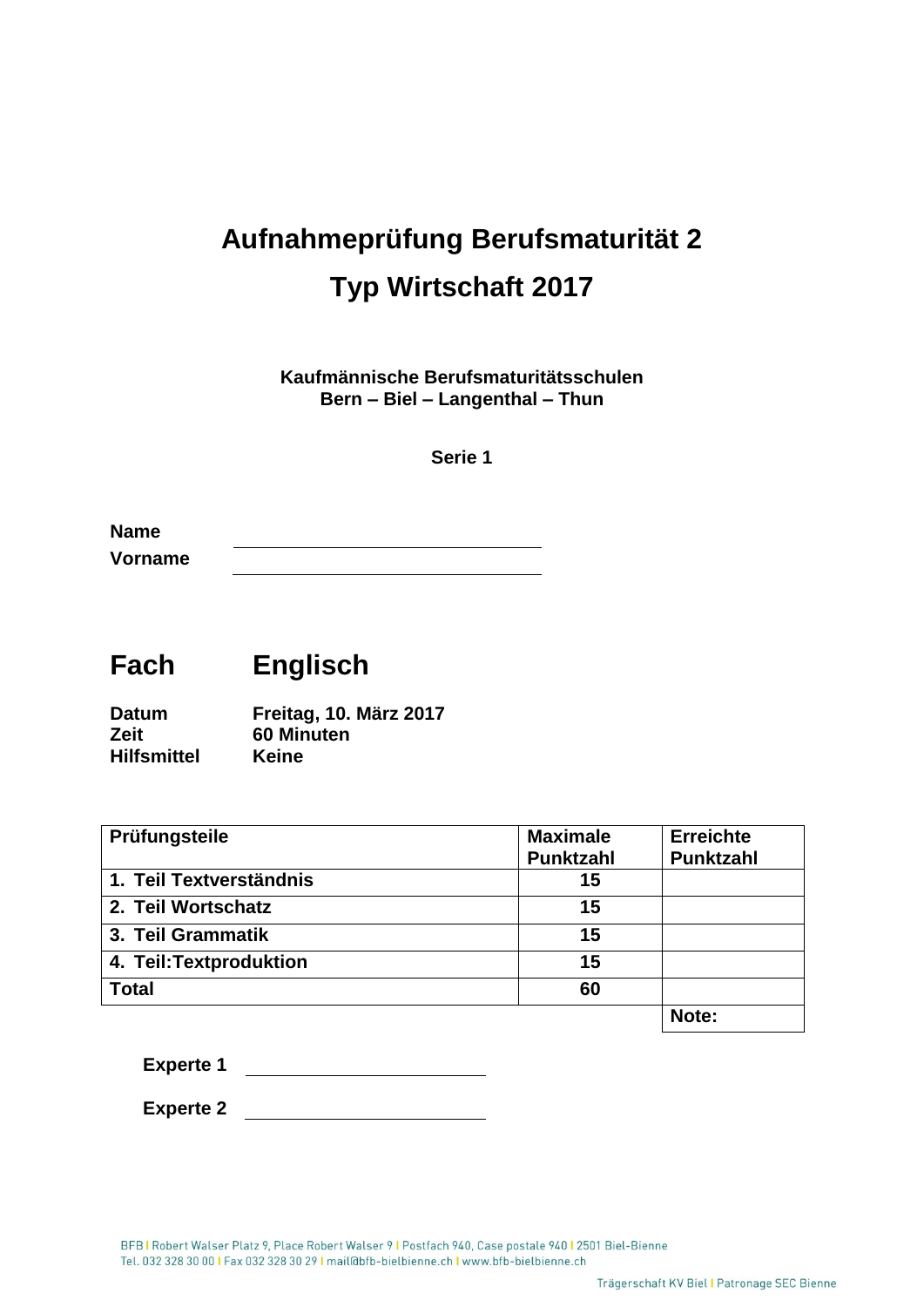#### Name: \_\_\_\_\_\_\_\_\_\_\_\_\_\_\_\_\_\_\_\_\_\_\_\_ Vorname: \_\_\_\_\_\_\_\_\_\_\_\_\_\_\_\_\_\_\_\_\_\_\_\_

#### **1. Teil: Textverständnis (15 Punkte) erreichte Punktzahl: \_\_\_\_\_**

**You are going to read an article about the childhood of people who have become successful. For questions 1- 15, choose A, B, C or D for each answer.** 

#### **Which person:**

| went into the same profession as other family members?           | 1              |  |
|------------------------------------------------------------------|----------------|--|
| grew up in the countryside?                                      | 2              |  |
| has parents who are impressed by their child's achievement?      | 3              |  |
| has no brothers or sisters?                                      | 4              |  |
| as a child developed good relationships with adults?             | 5              |  |
| was made to take a serious approach to studies?                  | 6              |  |
| liked behaving in a wild manner?                                 | $\overline{7}$ |  |
| enjoyed schooldays?                                              | 8              |  |
| had parents who tried to influence the choice of profession?     | 9              |  |
| had to help with ordinary household tasks?                       | 10             |  |
| managed to fulfil her/his childhood dreams?                      | 11             |  |
| did not feel at ease in the society where she/he was brought up? | 12             |  |
| as a teenager didn't pay attention at school?                    | 13             |  |
| found some aspects of childhood experience useful in later life? | 14             |  |
| had experience of different places when growing up?              | 15             |  |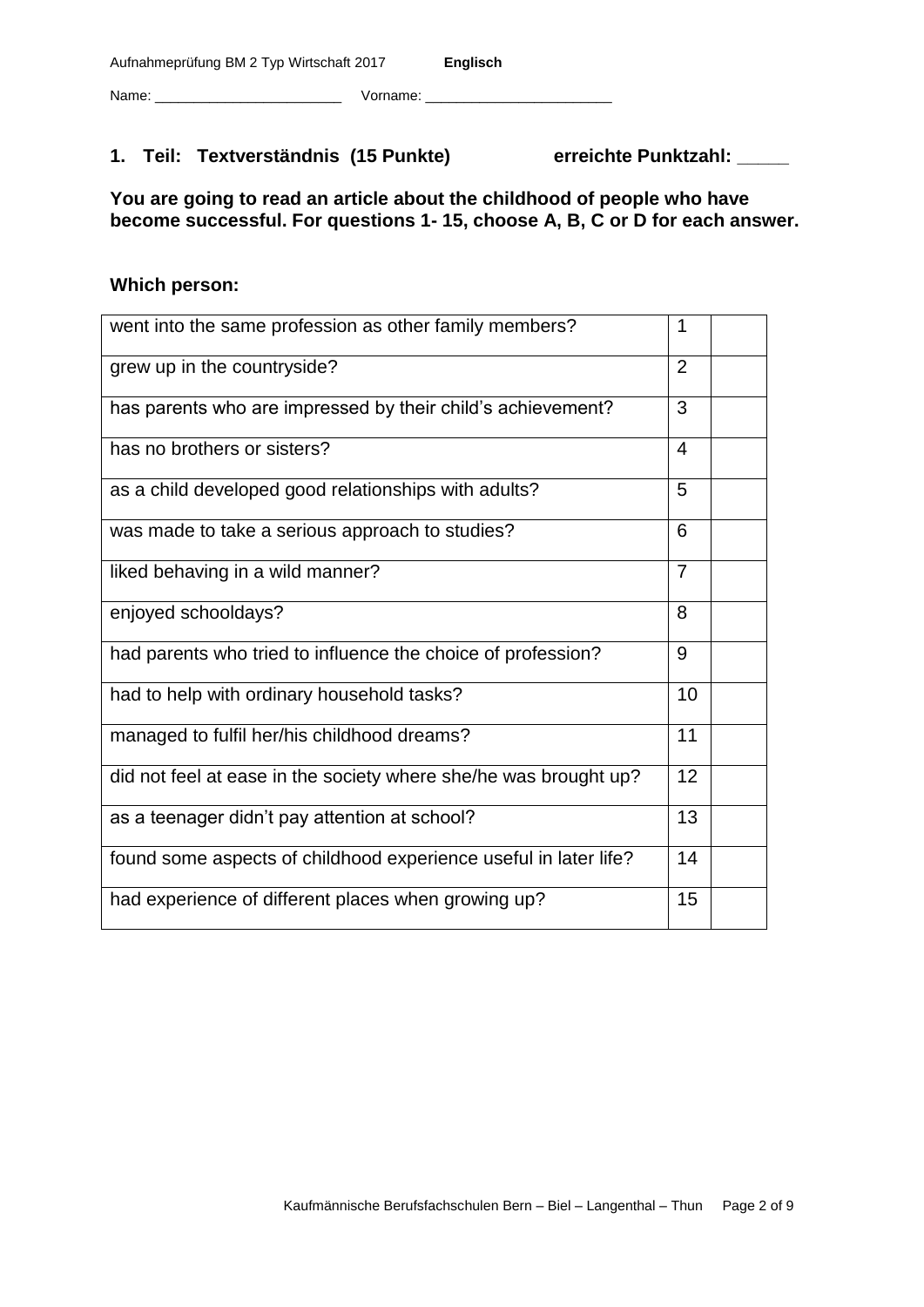Name: \_\_\_\_\_\_\_\_\_\_\_\_\_\_\_\_\_\_\_\_\_\_\_\_ Vorname: \_\_\_\_\_\_\_\_\_\_\_\_\_\_\_\_\_\_\_\_\_\_\_\_

#### **A Timothy West**

Timothy's parents were both actors and Timothy, their eldest child, was born in Bradford where the acting company happened to be at the time. Following his parents around meant that Timothy passed through thirteen different schools, but from an early age he was either backstage, watching plays or even befriending actors more than children his own age. Timothy's young life was a succession of furnished rooms and travel – which did a lot for his future. 'If you want to be an actor, the more you see of life the more your chances are of being good.' But his parents discouraged him from joining the profession. He studied languages, sold office furniture and worked as a recording engineer. In the end, he went against his parents' advice as the profession was in his blood.

#### **B Lulu**

The young girl who went on to write and record hits has vivid childhood memories. Lulu was a real tomboy – a city girl roller skating the pavements followed by her younger siblings. However, despite enjoying rough, boyish activities, Lulu always wore dresses and bows in her hair. She didn't focus on what the teachers were telling her and her ambition was to be 'a hairdresser or a singer in a dance hall.' She realised both by marrying a hairdresser and singing all over the place.

#### **C Trevor McDonald**

Trevor grew up in Trinidad and had a fairly ordinary childhood. He and his brother and two sisters lived with their parents in a small rural community. The children were happy but they were also pushed. 'You either made it or you didn't'. Trevor's best memories are of 'enormous fun making our own games. I remember reluctantly walking home after a fun day knowing that when I got home there was the housework and my homework to do. The need to do homework was a constant refrain.' Trevor succeeded beyond his parents' imagination. He studied hard and following a job on Radio Trinidad, began working in London for BBC Radio. No doubt the boy would be amazed at the man he had become.

#### **D Miriam Margolyes**

Miriam's father was a doctor, which gave him social standing. However, the family were not members of the university in Oxford where they lived, which made them feel outsiders. Miriam arrived late in the marriage and was an only child. But Miriam was happy, especially at school. She was a bright, naughty child. 'I was a show-off and loved to shock and that hasn't changed. It's part of being an actress. From as early as I can remember I loved being a performer.' Success hasn't affected Miriam. 'I'm just as I was as a child – happier because I can control things more.'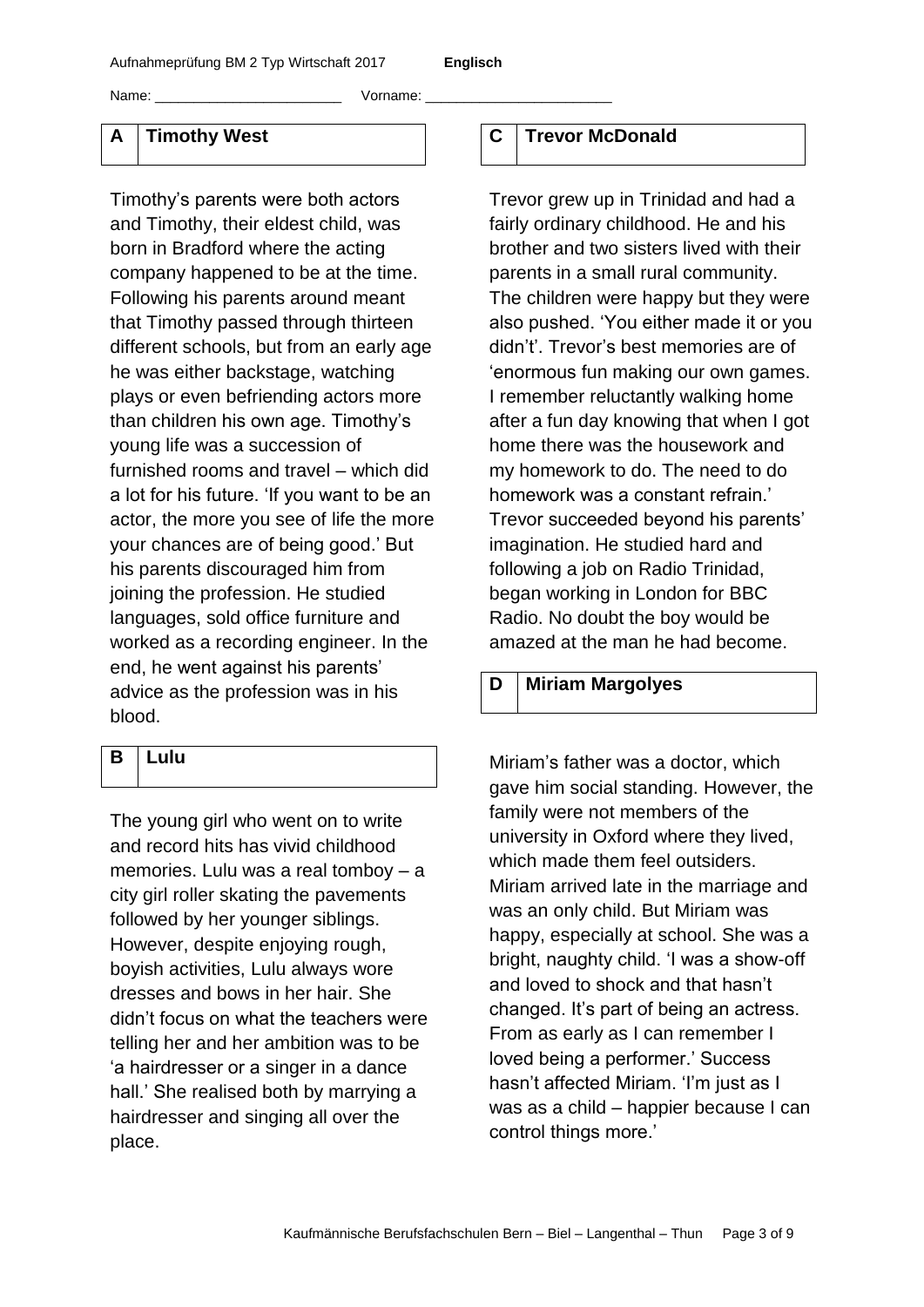|     | Aufnahmeprüfung BM 2 Typ Wirtschaft 2017 Englisch                          |                           |                                                                                                    | 10. März 2017                                                                |
|-----|----------------------------------------------------------------------------|---------------------------|----------------------------------------------------------------------------------------------------|------------------------------------------------------------------------------|
|     |                                                                            |                           |                                                                                                    |                                                                              |
|     | 2. Teil: Wortschatz (15 Punkte)                                            |                           |                                                                                                    | erreichte Punktzahl: _____                                                   |
|     | correct letter in the space provided.                                      |                           |                                                                                                    | Choose the answer A, B, C or D which best completes each sentence. Write the |
| 1.  | I'd like you to finish this report ______ next Thursday.<br>A. until B. by |                           | C. to                                                                                              | D. as far as                                                                 |
| 2.  | ______ there was a lot to do, they still finished on time.                 |                           | A. Although B. Even C. Despite                                                                     | D. However                                                                   |
| 3.  | alarm off.                                                                 |                           | I felt so ill yesterday morning that I wasn't even able to ______ up to switch my                  |                                                                              |
|     | A. stand                                                                   | B. wake                   | C. get                                                                                             | D. lift                                                                      |
| 4.  | A. have B. make                                                            |                           | We always ______ lots of photographs when we are on holiday.<br>C. do                              | D. take                                                                      |
| 5.  | I'm afraid she's ______ the phone right now.<br>A. to                      | $B.$ in                   | C. on                                                                                              | D. at                                                                        |
| 6.  | A. let                                                                     | B. left                   | I've <u>eignen</u> my phone in the classroom. Please could you open the door for me?<br>C. leave   | D. forgot                                                                    |
| 7.  | A. close                                                                   | B. in the near of C. next | It's very practical where I work as it is ____ the town centre.                                    | D. near                                                                      |
| 8.  | A. apart B. even                                                           |                           | We can all come ______ Peter who unfortunately is on holiday at that time.<br>C. except D. despite |                                                                              |
| 9.  | A. chief                                                                   | B. boss                   | In our company, my ______ is not very friendly and really unhelpful.<br>C. chef                    | D. patron                                                                    |
| 10. | Is that your younger sister _____ the photograph?<br>A. in                 | B. on                     | C. by                                                                                              | D. at                                                                        |
|     | 11. Steven _____ me that he was too ill to come to work.<br>A. said        |                           | B. explained C. mentioned                                                                          | D. told                                                                      |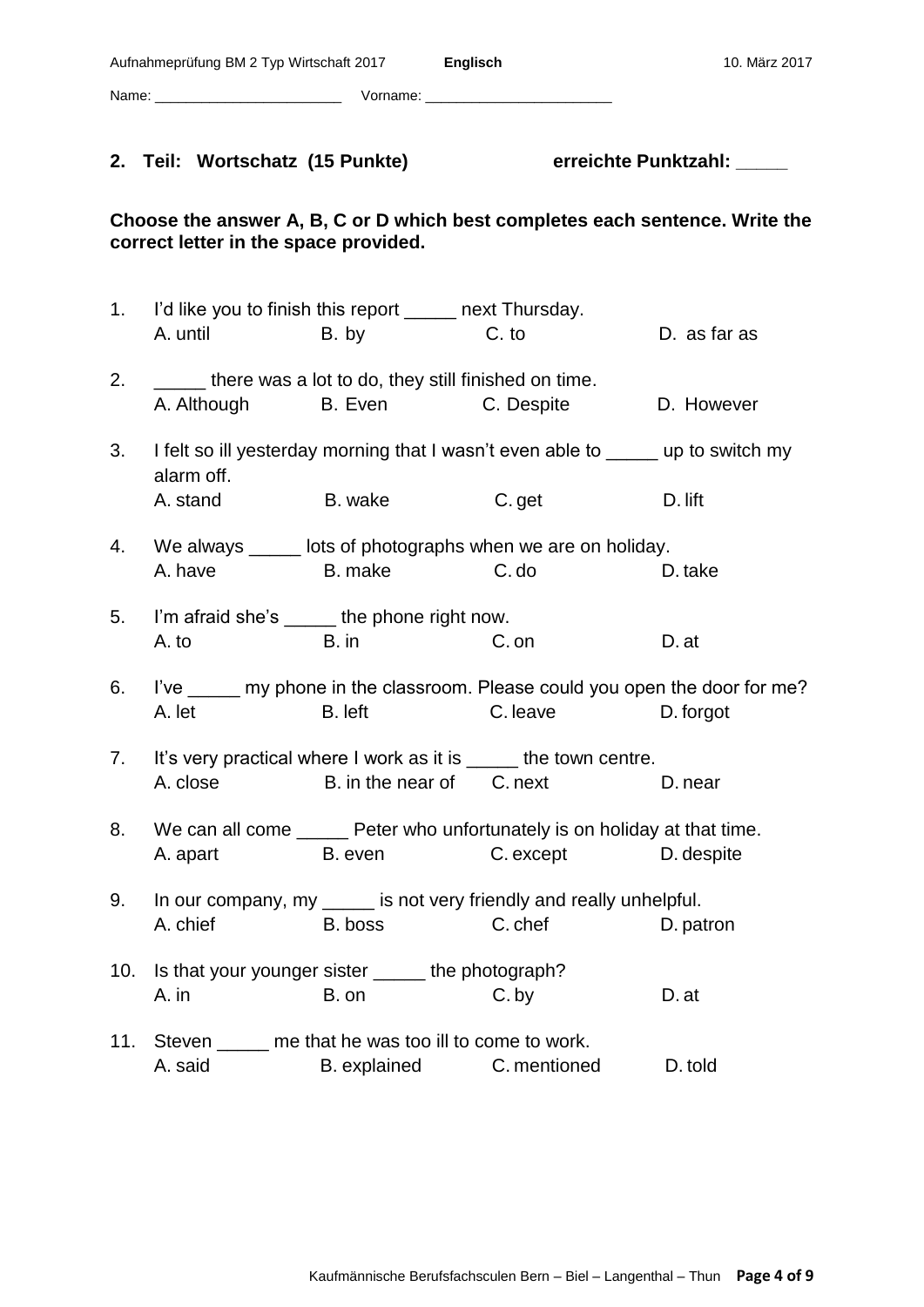|         |         |                                                              | 10. März 2017                                                                                                                                                                                                                                                                                                                                                       |
|---------|---------|--------------------------------------------------------------|---------------------------------------------------------------------------------------------------------------------------------------------------------------------------------------------------------------------------------------------------------------------------------------------------------------------------------------------------------------------|
|         |         |                                                              |                                                                                                                                                                                                                                                                                                                                                                     |
|         |         |                                                              |                                                                                                                                                                                                                                                                                                                                                                     |
| A. lend | B. Ioan | C. borrow D. rent                                            |                                                                                                                                                                                                                                                                                                                                                                     |
|         |         |                                                              |                                                                                                                                                                                                                                                                                                                                                                     |
|         |         | C. give                                                      | D. receive                                                                                                                                                                                                                                                                                                                                                          |
|         |         |                                                              |                                                                                                                                                                                                                                                                                                                                                                     |
|         |         |                                                              | D. Says                                                                                                                                                                                                                                                                                                                                                             |
|         |         |                                                              |                                                                                                                                                                                                                                                                                                                                                                     |
|         |         |                                                              |                                                                                                                                                                                                                                                                                                                                                                     |
|         |         | 13. When will we _______ our tests back?<br>A. become B. got | Aufnahmeprüfung BM 2 Typ Wirtschaft 2017 Englisch<br>12. Can I ______ your eraser? I don't know what I have done with mine.<br>14. ______ to my teacher, I should pass the test if I revise well.<br>A. According B. Regarding C. Concerning<br>15. Nobody _____ my passport when I went to France on the train.<br>A. stopped B. checked C. controlled D. reserved |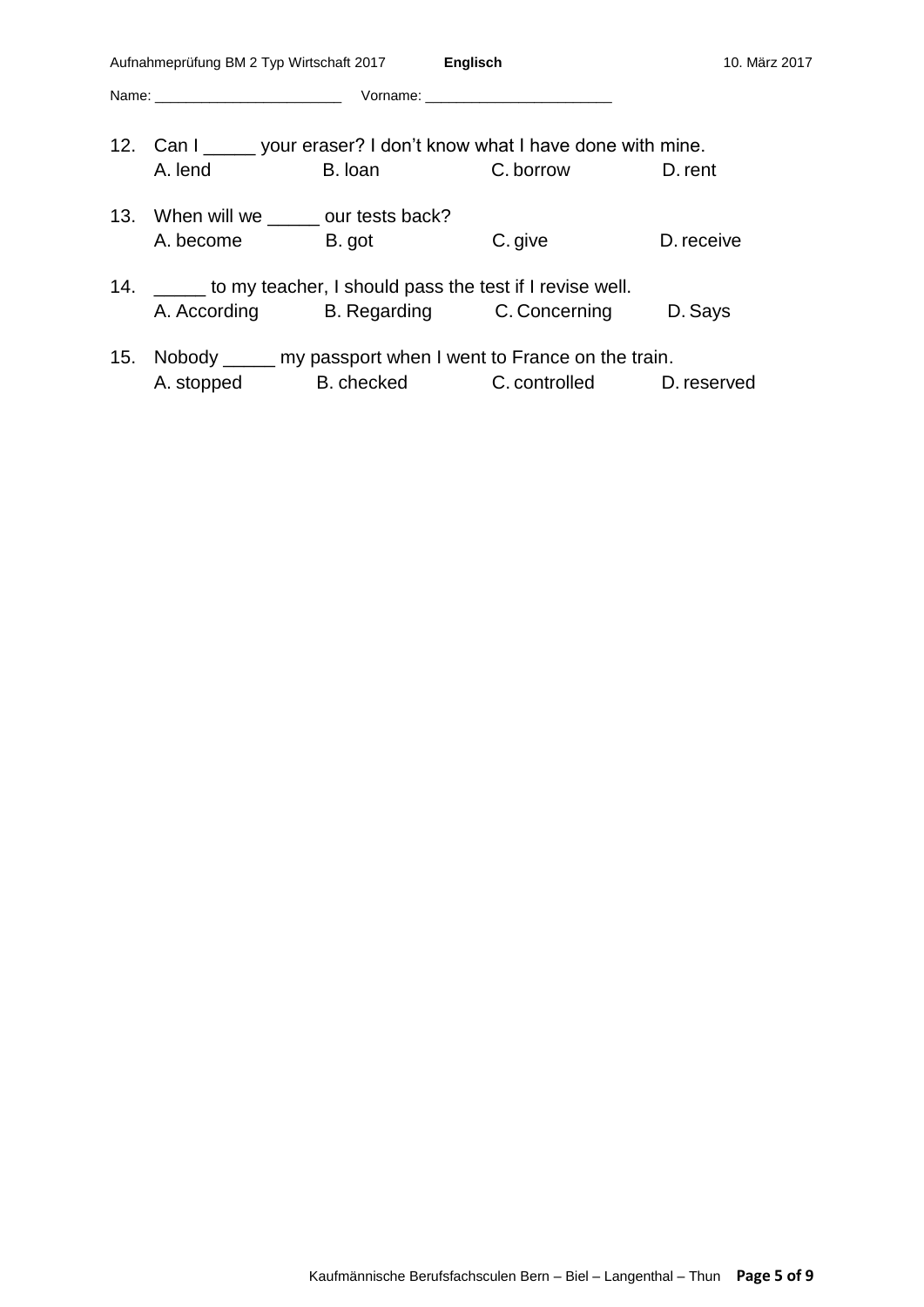**3. Teil: Grammatik (15 Punkte) erreichte Punktzahl: \_\_\_\_\_**

#### Kaufmännische Berufsfachsculen Bern – Biel – Langenthal – Thun **Page 6 of 9**

**For questions 1 - 12 complete the gaps with a suitable tense of the verb in brackets.**

#### **Example: He comes (come) from Cambridge.**

Name: \_\_\_\_\_\_\_\_\_\_\_\_\_\_\_\_\_\_\_\_\_\_\_\_ Vorname: \_\_\_\_\_\_\_\_\_\_\_\_\_\_\_\_\_\_\_\_\_\_\_\_

- Susan: Hi John, How are you? I don't think I (1) \_\_\_\_\_\_\_\_\_\_\_\_\_\_\_\_(see) you since the Christmas party.
- John: Susan, What a surprise! It's so good to see you again. Actually, I (2)  $(qo)$  travelling with Mike for a few months at the beginning of the year and we had a great time. I had to move back home with my parents for a while afterwards until  $I(3)$  \_\_\_\_\_\_\_\_\_\_\_\_\_\_\_\_\_\_\_\_\_(can) find somewhere to live. Anyway, you'll never guess who I saw yesterday. My parents and I (4) \_\_\_\_\_\_\_\_\_\_\_\_\_\_\_\_\_\_\_(have) lunch at a café when this girl  $(5)$   $(6)$   $(6)$   $(6)$   $(7)$   $(10)$   $(10)$  over and said hello. It was Mary who was in school with us. I just can't believe how much weight she (6) \_\_\_\_\_\_\_\_\_\_\_\_\_\_\_\_\_\_\_ (lose) in recent months. In fact, I (7) \_\_\_\_\_\_\_\_\_\_\_\_\_\_\_\_\_\_\_\_ (not/recognise) her at first.
- Susan: I know she  $(8)$  \_\_\_\_\_\_\_\_\_\_\_\_\_\_\_\_\_\_\_\_ (not/eat) so much these days and (9) \_\_\_\_\_\_\_\_\_\_\_\_\_\_\_\_\_ (go) jogging really regularly. I've decided I need to do more exercise too and I (10) \_\_\_\_\_\_\_\_\_\_\_\_\_\_\_\_\_\_\_ (start) Zumba classes at the gym next Monday and as I've already signed up, I can't make excuses not to go. Anyway, why don't we have a coffee together and catch up?
- John: That's a good idea. I (11) \_\_\_\_\_\_\_\_\_\_\_\_\_\_\_\_\_\_\_\_\_\_\_ (just/finish) doing the shopping, but I still have to go to the post office.  $1(12)$ (meet) you over in the coffee shop in about 10 minutes if that's ok with you.
- Susan: That's no problem. See you in a few minutes then.

# **A. Tenses 12 Punkte**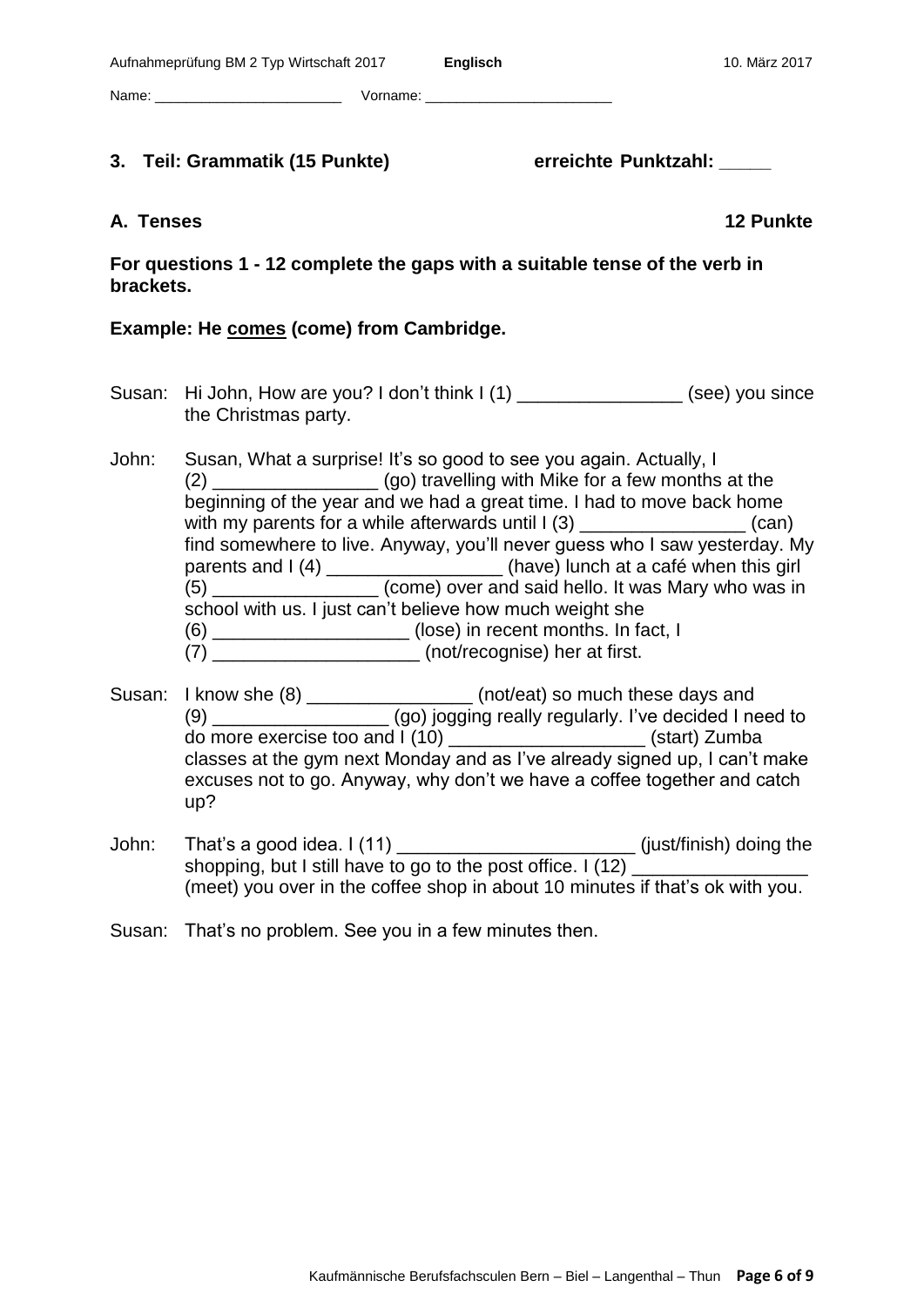| Aufnahmeprüfung BM 2 Typ Wirtschaft 2017 |          | Englisch | 10. März 2017 |
|------------------------------------------|----------|----------|---------------|
| Name:                                    | Vorname: |          |               |

#### **B.** Multiple Choice **3 Punkte** 3 Punkte

### **For questions 13 – 18 decide which answer A, B, C, or D best fits each space.**

| 13. That's the girl ______ brother I play football with. |                                          |                                                                                  |                                          |
|----------------------------------------------------------|------------------------------------------|----------------------------------------------------------------------------------|------------------------------------------|
| A. who                                                   | B. which C. whose                        |                                                                                  | D. that                                  |
| 14. If I were you, I _____ more careful in future.       |                                          |                                                                                  |                                          |
| A. will be                                               | B. am going to be C. am                  |                                                                                  | D, would be                              |
|                                                          |                                          | 15. This window _____ by one of you during the break. I want to know who did it. |                                          |
| A. was broken                                            |                                          | B. broke C. has broken D. has been broken                                        |                                          |
| 16. She told me she ______ after my cat.                 |                                          |                                                                                  |                                          |
| A. would look B. will look                               |                                          | C. must look                                                                     | D. looks                                 |
| 17. I'd like ______ about your deals.                    |                                          |                                                                                  |                                          |
| A, an information B, informations                        |                                          |                                                                                  | C. some information D. more informations |
| 18. My brother doesn't play football loo.                |                                          |                                                                                  |                                          |
|                                                          | A. as good as B. as well as C. better as |                                                                                  | D. more good as                          |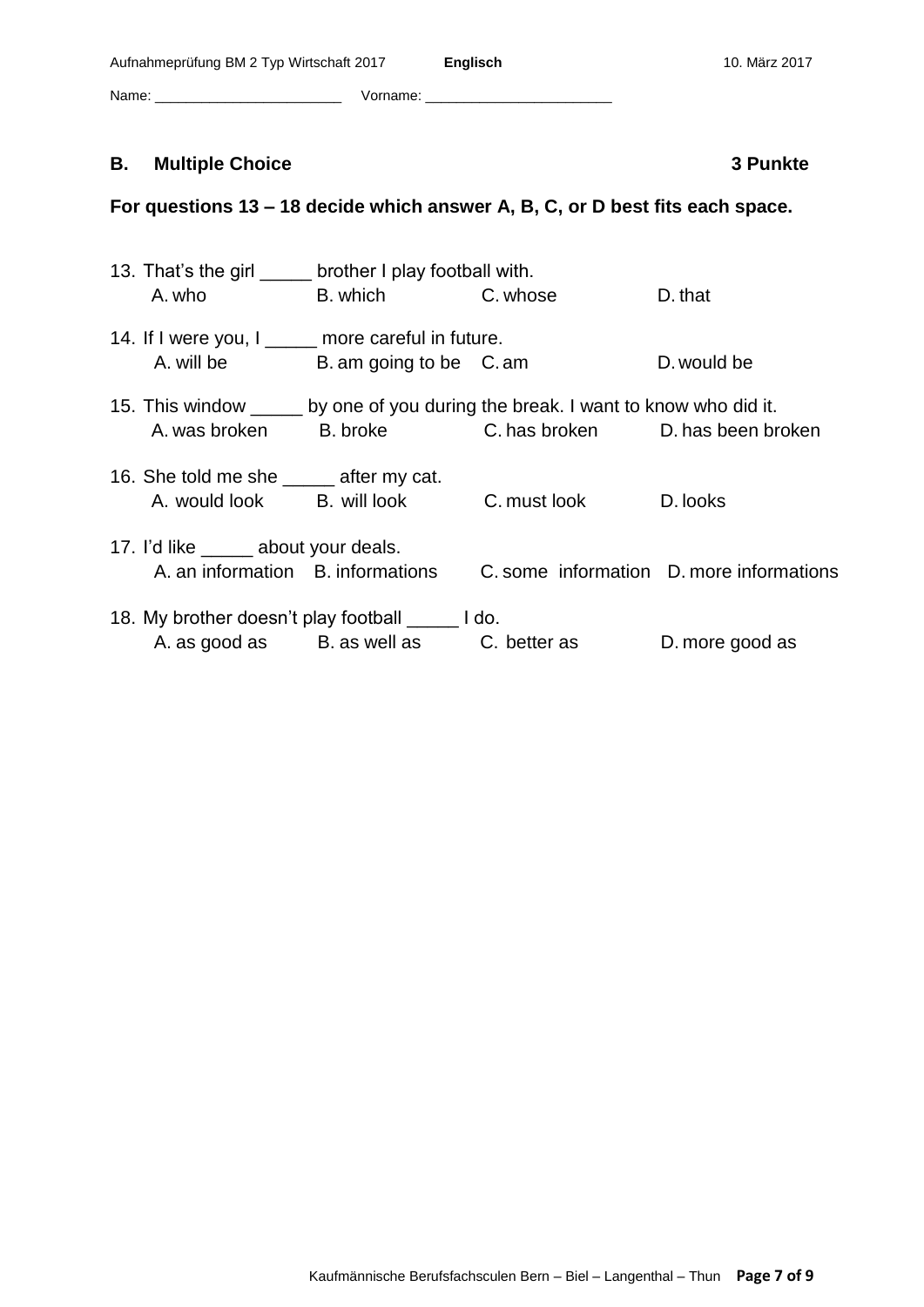Name: \_\_\_\_\_\_\_\_\_\_\_\_\_\_\_\_\_\_\_\_\_\_\_\_ Vorname: \_\_\_\_\_\_\_\_\_\_\_\_\_\_\_\_\_\_\_\_\_\_\_\_

#### **4. Teil: Textproduktion (15 Punkte) erreichte Punktzahl: \_\_\_\_\_**

**Read part of the email which you have recently received from your British penfriend, Sally, who is coming to stay with you for a week during the Easter holidays.**

I am arriving by train and as I have never been to Switzerland before, could you suggest somewhere we could meet which would be easy for me to find? While I'm in Switzerland I would also really like to do some sightseeing and so I'd be grateful if you could suggest a couple of places which you think might interest me and tell me something about them. It would be great if we could possibly do some sport together as well. Do you have any suggestions as to what we can do? Finally, could you also let me know what the weather will be like so that I can decide on what clothes I should bring?

All the best, Sally

On the following page, reply to your penfriend's email in **100 – 120** words. Do not write any addresses.

| Content                               | / 9 points |
|---------------------------------------|------------|
| Register / Vocabulary / Linking words | / 3 points |
| Accuracy                              | / 3 points |